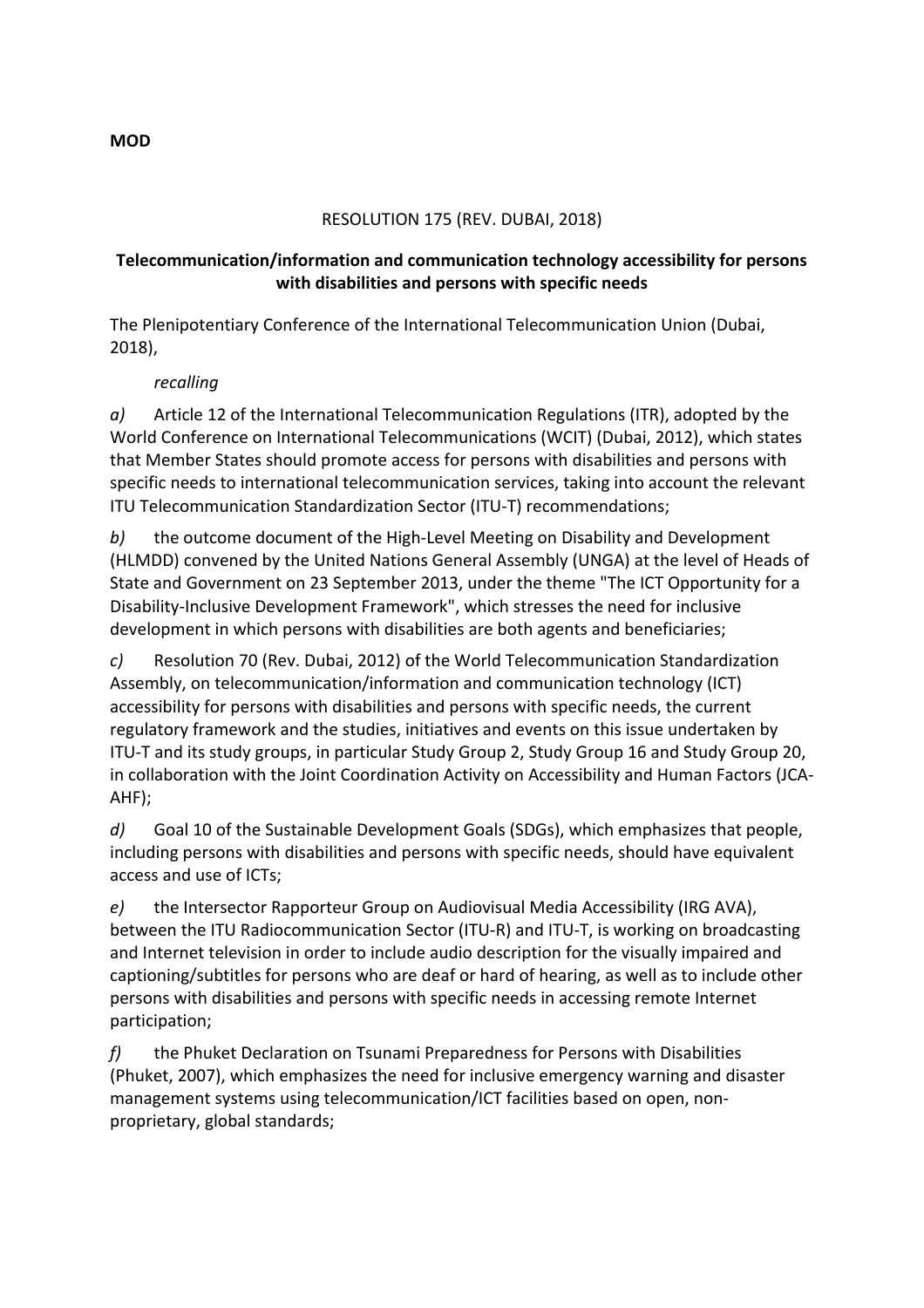*g*) the ITU Telecommunication Development Sector (ITU-D) special initiative work carried out through studies conducted within the framework of Question 20/1 of ITU-D Study Group 1, commencing in September 2006 and proposing the wording of Resolution 58 (Hyderabad, 2010) of the World Telecommunication Development Conference (WTDC) and, likewise, the ITU-D initiative on the development of an e-accessibility toolkit for persons with disabilities, in collaboration and partnership with the Global Initiative for Inclusive ICTs (G3ict);

*h*) Resolution ITU-R 67 (Geneva, 2015) of the ITU Radiocommunication Assembly, on telecommunication/ICT accessibility for persons with disabilities and persons with specific needs;

*i*) Resolution 58 (Rev. Buenos Aires, 2017) of WTDC, on telecommunication/ICT accessibility for persons with disabilities and persons with specific needs;

j) the Buenos Aires Declaration (WTDC-17),

# *recognizing*

*a*) ongoing work ITU-R, ITU-T and ITU-D on telecommunication/ICT accessibility for persons with disabilities and persons with specific needs, including JCA-AHF;

- *b*) technical papers addressing:
- $-$  use cases for assisting persons with disabilities and persons with specific needs using mobile applications;
- guidelines for accessible meetings,
- guidelines for supporting remote participation in meetings for all;
- Telecommunication Accessibility Checklist,

as well as Recommendation ITU-T F.791, on accessibility terms and definitions;

*c*) that the strategic plan for the Union as approved by this conference includes intersectoral objective I.3: "Enhance access to telecommunications/ICTs for persons with disabilities and persons with specific needs" and related outcomes and outputs;

d) the outcomes of the World Summit on the Information Society (WSIS), calling for special attention to be given to persons with disabilities and persons with specific needs;

*e*) that during the UNGA High-Level Meeting on the overall review of the implementation of the WSIS outcomes, it was recognized that special attention must be paid to solving the specific issues presented by ICTs for persons with disabilities and persons with specific needs; 

f) § 13 of the Geneva Declaration of Principles and § 18 of the Tunis Commitment, reaffirming the commitment to providing equitable and affordable access to ICTs, especially for persons with disabilities and specific needs;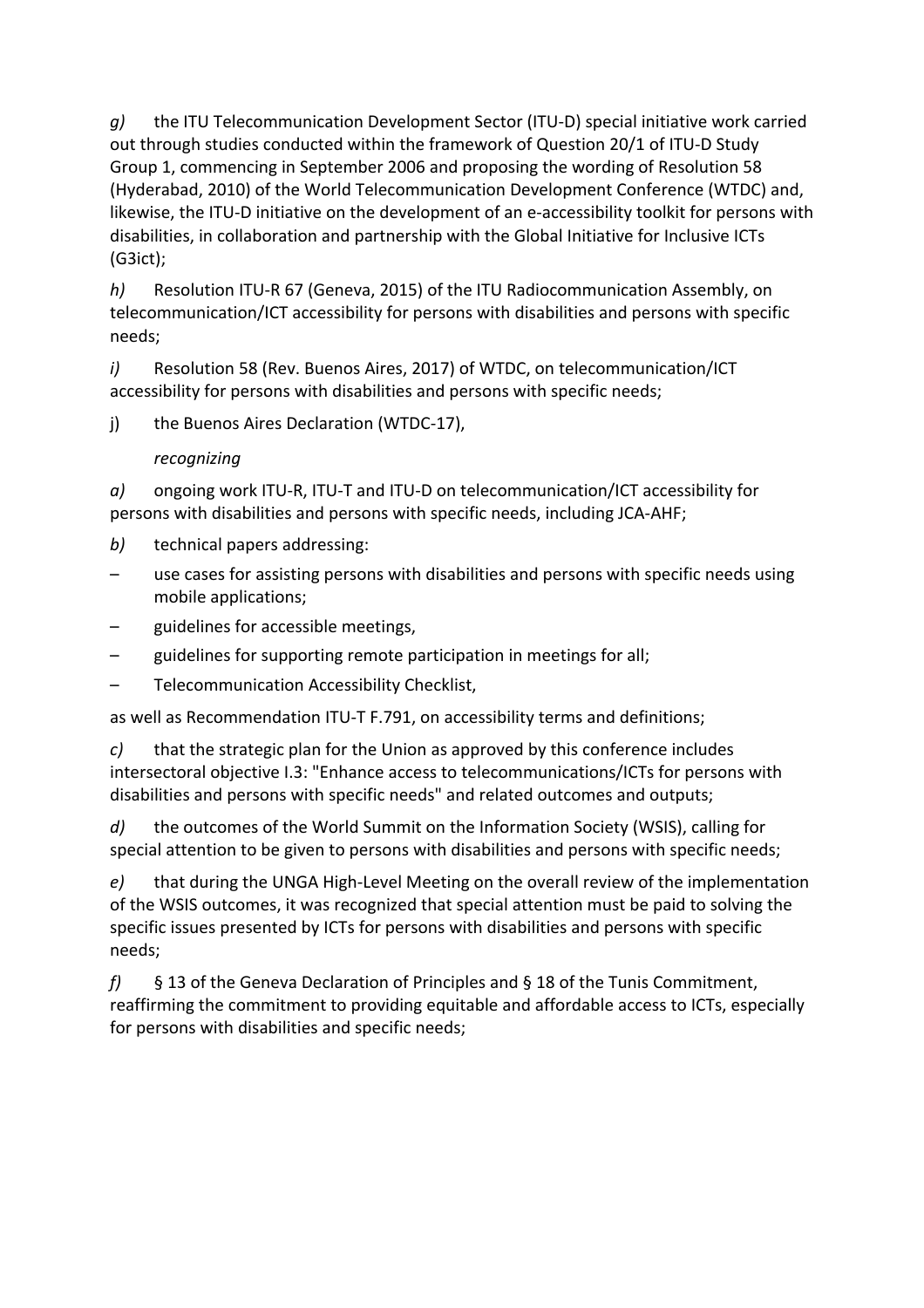*g*) various regional and national efforts to develop or revise accessibility guidelines and standards for persons with disabilities and persons with specific needs applicable to telecommunications/ICT;

*h*) ITU's accessibility policy for persons with disabilities and persons with specific needs, adopted by the ITU Council in 2013;

*i*) that webcasting using accessible webpages and documents, as well as the use of captioning and audio description in audiovisual content, and the use of sign language interpretation, are invaluable tools, which benefit persons with disabilities and persons with specific needs,

### *considering*

 

*a*) that the World Health Organization estimates that there are one billion persons living with varying degrees of physical, sensory or cognitive disabilities in the world, meaning 15 per cent of the world's population, and 80 per cent of them live in developing countries<sup>1</sup>;

*b*) that ICTs can provide opportunities and benefits for women and girls with disabilities to overcome exclusion on the basis of their gender and disability;

*c*) that Article 9 of the United Nations Convention on the Rights of Persons with Disabilities, on accessibility, which entered into force on 3 May 2008, requires States Parties to take appropriate measures, including:

- i) 9 (2g) "To promote access for persons with disabilities to new information and *communications technologies and systems, including the Internet";*
- ii) 9 (2h) "*To promote the design, development, production and distribution of accessible information and communications technologies and systems at an early stage, so that these technologies and systems become accessible at minimum cost*";

*d*) that the United Nations Human Rights Council established the Special Rapporteurship on the Rights of Persons with Disabilities to allow identification of the barriers and obstacles that persons with disabilities and persons with specific needs still have to overcome to achieve their full, effective participation in society, the mandate of which will be to work in close coordination with all mechanisms and entities of the United Nations system, regional mechanisms, civil society and organizations of and for persons with disabilities and persons with specific needs, and will incorporate the perspectives of gender, international cooperation and capacity building in all its activities, in accordance with the principles of the Convention on the Rights of Persons with Disabilities;

 $1$  These include the least developed countries, small island developing states, landlocked developing countries and countries with economies in transition.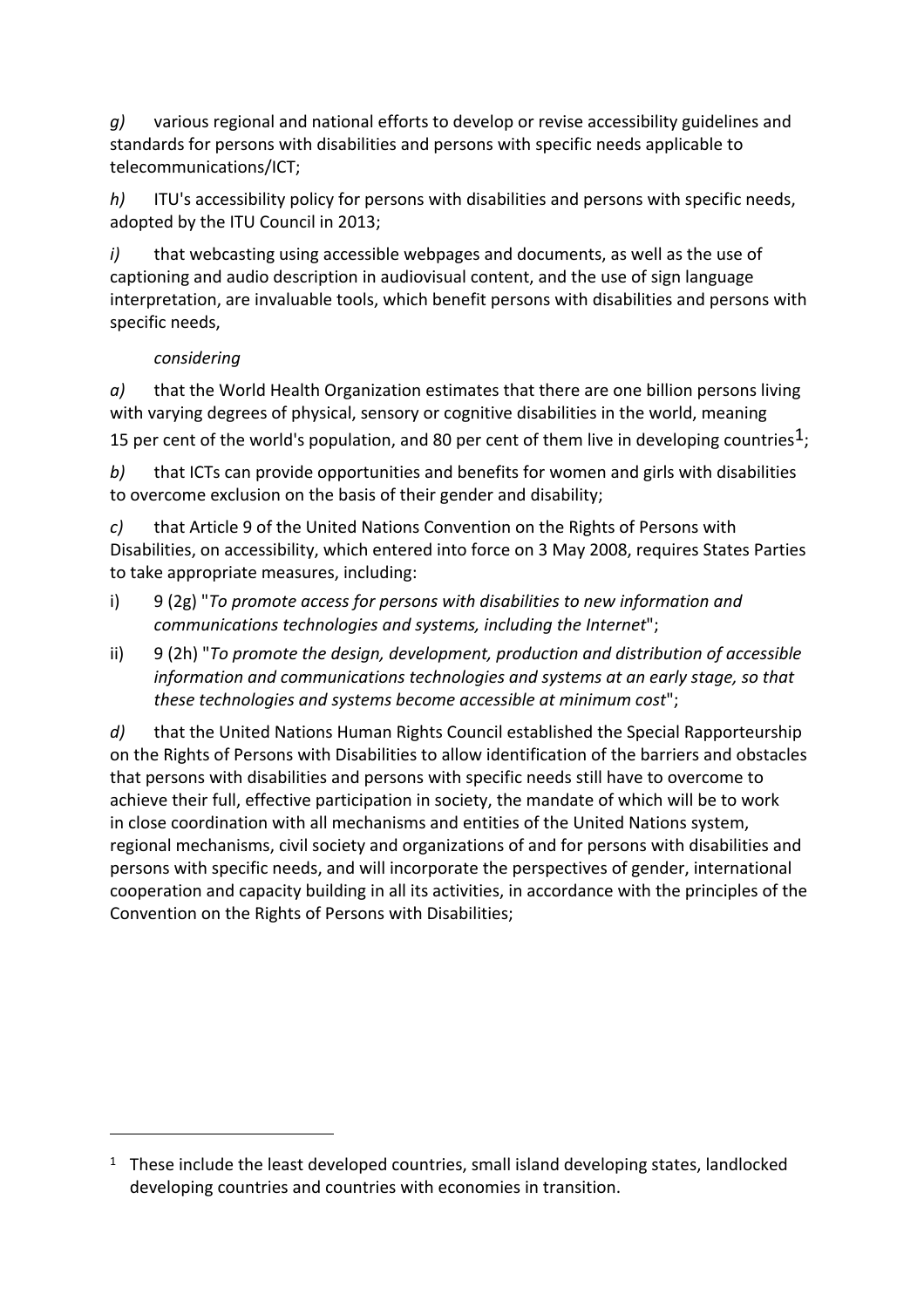*e*) the importance of cooperation between governments, the private sector, civil society and relevant organizations to provide possibilities for low-cost access;

*f*) that it is necessary for governments and multiple stakeholders to pay attention to the outcomes in the report iointly prepared by G3ict and Disabled People's International (DPI). given that the accessibility of the information infrastructure, considered an essential area of ICT accessibility that has an enormous impact on the greatest number of users, falls short of the level of progress called for by the provisions in the Convention on the Rights of Persons with Disabilities in terms of general compliance on the part of the countries that have ratified it,

# *noting*

the JCA AHF was set up for the purposes of awareness-raising, advice, assistance, collaboration, coordination and networking, its historical precedence, and its role to communicate, cooperate and collaborate with all the Sectors on the work of accessibility to prevent duplication of work,

### *resolves*

1 to involve persons with disabilities and persons with specific needs in the work of ITU, taking into account their experiences and expertise, so that they may collaborate in the adoption of a comprehensive action plan in order to extend access to telecommunications/ICTs, in collaboration with external entities and bodies concerned with this topic;

2 to foster dialogue and communication between persons with disabilities and persons with specific needs (with means of interpretation when necessary) and those who prepare public policies and statistics on telecommunication/ICT users, in order to obtain better information and knowledge about which data to collect and analyse at the national level using international standards and methods;

3 to promote cooperation with regional and global organizations and institutions that deal with accessibility for persons with disabilities and persons with specific needs, in order to include accessibility to telecommunications/ICTs in their agendas and take into account its cross-cutting nature with other topics;

4 to maximize use of accessible webcasting facilities, captioning (including transcripts of the captioning) and sign language and, if possible, within the financial and technical limitations of the Union, provide these services in all six official languages of the Union both during and after the conclusion of any session when convening conferences, assemblies and meetings of the Union as articulated in Chapter II, Section 12 "Setting up of committees" of the General Rules of conferences, assemblies and meetings of the Union;

5 to build on and consolidate past accomplishments by providing the necessary financial and human resources for the effective and sustained integration of ICT accessibility for persons with disabilities and persons with specific needs into development activities, within budgetary constraints,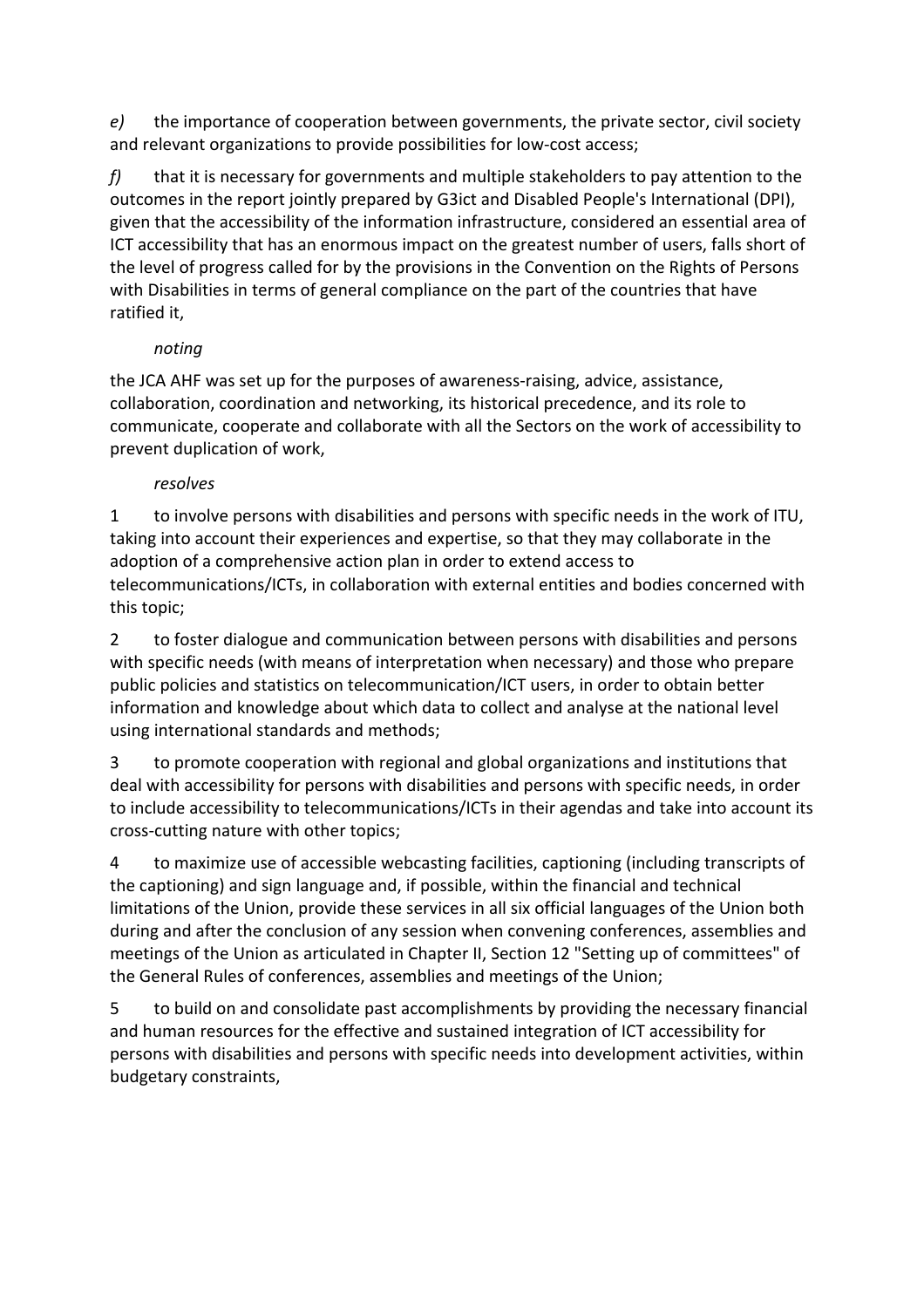### *instructs the Secretary-General*

to bring Resolution 58 (Rev. Buenos Aires, 2017) to the attention of the Secretary-General of the United Nations, in an effort to promote increased coordination and cooperation for development polices, programmes and projects for achieving ICT accessibility for persons with disabilities and persons with specific needs, in line with principles of equitable access, functional equivalence, affordability and universal design, and fully enhancing the available tools, guidelines and standards, to eliminate obstacles and discrimination,

### *instructs* the Secretary-General, in consultation with the Directors of the Bureaux

1 to coordinate accessibility-related activities between ITU-R, ITU-T and ITU-D, taking into account JCA-AHF and in collaboration with other relevant organizations and entities where appropriate, in order to avoid duplication and to ensure that the needs of persons with disabilities and persons with specific needs are taken into account;

2 to consider the financial implications for ITU of providing, within the available resources, information in accessible formats and through ICTs, as well as access to ITU facilities, services and programmes for participants with visual, hearing or motor disabilities and persons with specific needs, mainly through the inclusion of captioning at meetings, sign language interpretation, access to information through the ITU website in print and adapted formats, physical access to ITU buildings and meeting facilities, and to facilitate the adoption of accessible ITU recruitment practices and employment;

3 pursuant to UNGA Resolution 61/106, to consider accessibility standards and guidelines whenever undertaking renovations or changing the use of space at a facility, so that accessibility features are maintained and additional barriers are not inadvertently implemented;

4 to encourage and promote representation by persons with disabilities and persons with specific needs so as to ensure that their experiences and opinions are taken into account when developing and progressing ITU work;

5 to consider expanding the fellowship programme in order to enable delegates with disabilities and delegates with specific needs, within existing budgetary constraints, to participate in the work of ITU;

6 to identify, document and disseminate examples of best practices for accessibility in the field of telecommunications/ICTs among ITU Member States and Sector Members;

7 to work collaboratively on accessibility-related activities with ITU-R, ITU-T and ITU-D. taking into account JCA-AHF, in particular concerning awareness and mainstreaming of telecommunication/ICT accessibility standards, and in developing programmes that enable developing countries to introduce services that allow persons with disabilities and persons with specific needs to utilize telecommunication/ICT services effectively;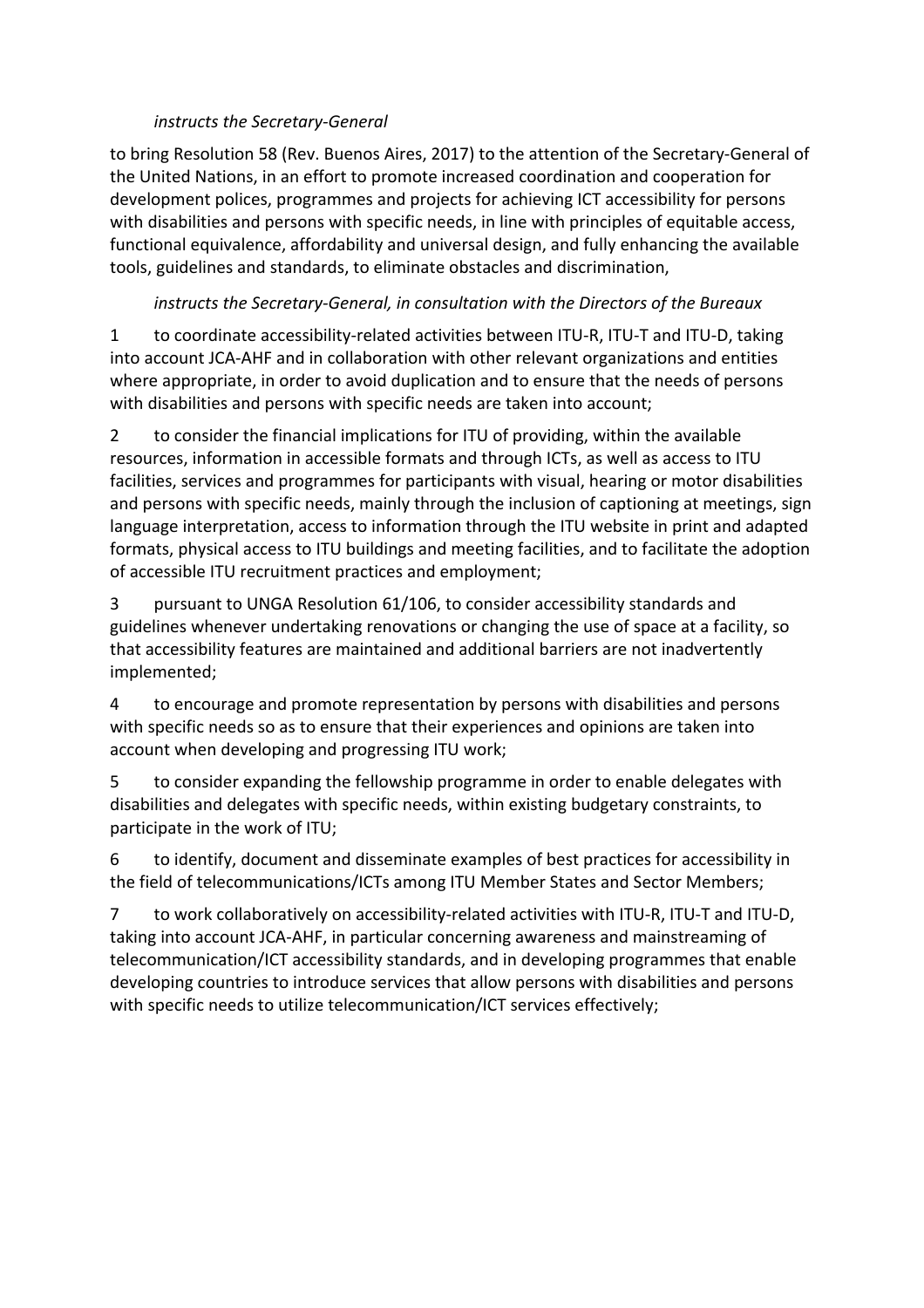8 to work collaboratively and cooperatively with other relevant regional and global organizations and entities, in particular in the interest of ensuring that ongoing work in the field of accessibility is taken into account;

9 to work collaboratively and cooperatively with disability organizations in all regions to ensure that the needs of persons with disabilities and persons with specific needs are taken into account:

10 to direct the regional offices, within their available resources, to organize regional competitions for the development of assistive technologies to enable persons with disabilities and specific needs, having due regard to differences in culture and languages and taking into account the presence of developers with disabilities;

11 to make use of and share information regarding the ways in which ICTs can empower persons with disabilities and persons with specific needs, for example guidelines, tools and information sources prepared by ITU and other relevant organizations such as G3ict which are of benefit to the work of ITU and the membership;

12 to encourage the regional offices, within their available resources, to cooperate with stakeholders concerned to promote the development of new technologies that enable persons with disabilities and specific needs;

13 to submit a report annually to the Council and to the next plenipotentiary conference on measures taken to implement this resolution;

14 to promote the collection and analysis of statistical data on disabilities and accessibility to telecommunications/ICTs that Member States can consider when preparing and designing their own public policies to promote accessibility,

# *invites Member States*

to develop, within their national legal frameworks, guidelines or other mechanisms to enhance the accessibility, compatibility and usability of telecommunication/ICT services, products and terminals, and to offer support to regional initiatives related to this issue,

# *invites Member States and Sector Members*

1 to introduce appropriate telecommunication/ICT services and to encourage the development of applications for telecommunication devices and products in order to enable persons with disabilities and persons with specific needs to utilize these services on an equal basis with others, and to promote international cooperation in this regard;

2 to promote the development of learning opportunities in order to train persons with disabilities and persons with specific needs to use ICTs for their social and economic development, including through train-the-trainer courses and distance learning;